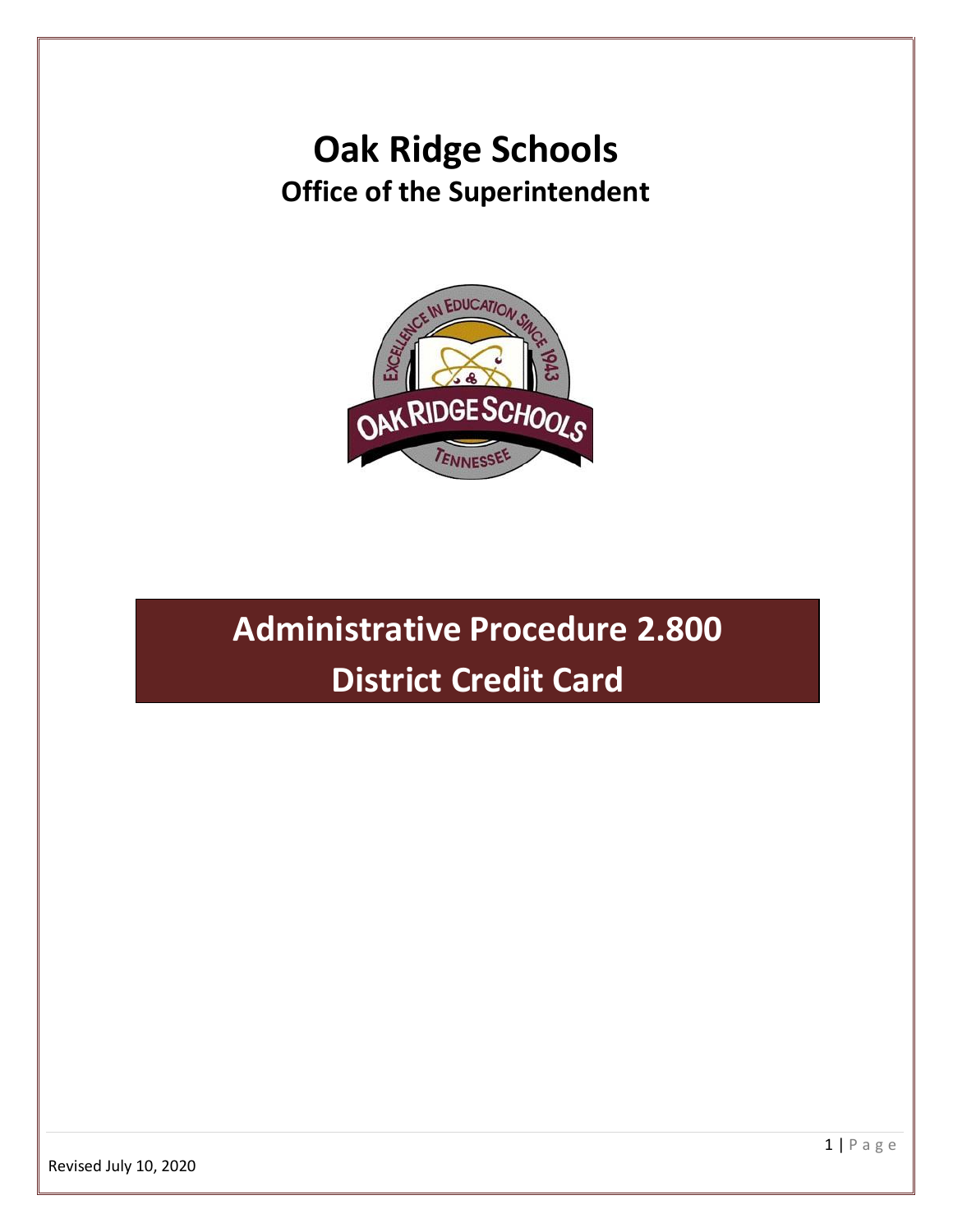### **District Credit Card - Administrative Procedure**

#### **Overview:**

The District Visa Credit Card program is a limited-access program utilized to facilitate certain purchases in a more timely manner than issuing a check. It is available to:

- Board of Education members, Superintendent, Executive Directors, and Directors to be used for travel related expenses;
- School Principals for use in purchasing items using Internal School Funds on behalf of their individual school; and
- The Business Office for use to purchase previously approved items on behalf of the District.

Requests for new cards for above classified employees must be submitted on a Credit Card Request Form (available from the Business Services Coordinator) and approved by the Finance Director.

The District is held to a high level of accountability for its business practices. Every reasonable effort must be made to ensure that District funds are used in a responsible manner. The use of credit cards by cardholders must be within the guidelines as outlined in this procedure.

#### **Limits & Utilization:**

Spending limits enable the District to provide cardholders with the ability to accomplish the needs of the job without exposing the District to unnecessary risk. Purchases will be monitored & reviewed by the Business Office to verify that purchasing guidelines are followed. Credit card limits for individual cards are set according to the needs of the individual and/or school and are established on a case by case basis.

The credit card is a corporate charge chard which will not affect the Cardholder's personal credit; however, it is the Cardholder's responsibility to ensure that the card is used within established guidelines relating to the expenditure of District funds. All District purchasing rules and regulations should be followed. Adequate documentation must be maintained to support all transactions and receipts are required for the verification of purchase as well as for the proper expense allocation.

#### **Cardholder Responsibilities:**

Cardholders are considered to be "de facto" purchasing agents for the District and must have an understanding of the District's purchasing rules. Cardholders are required to:

- 1. Sign a Commercial Card Agreement accepting responsibility for card usage and adherence to established guidelines;
- 2. Maintain card in a secure location and manner at all times;
- 3. Ensure the card is used for legitimate District business purposes;
- 4. Not use the card for personal purchases or for cash advances;
- 5. Obtain receipts for purchases, printed purchase confirmations from websites, or other forms of purchase documentation;
- 6. Obtain all refunds in a form of a credit to the account and not accept cash for any refunds due;
- 7. Immediately report a lost or stolen card to Bank of America at 888-449-2273 and inform the Business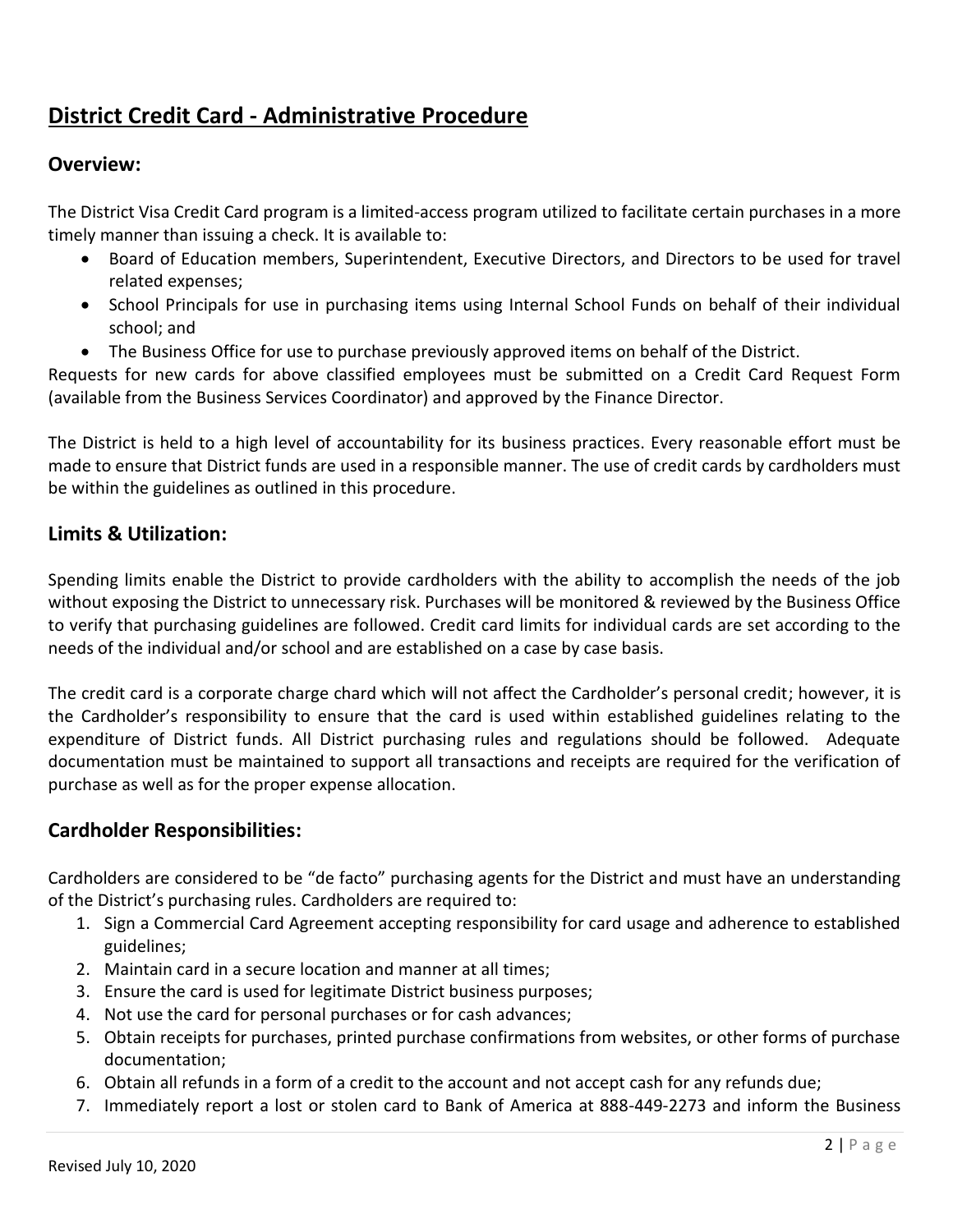Services Coordinator at the first opportunity during normal business hours;

- 8. Report erroneous transactions or violations of the guidelines to the Business Services Coordinator; and
- 9. Ensure the card is returned to the Business Services Coordinator upon termination of employment.

#### **Administrative Assistant and/or Bookkeeper Responsibilities:**

Administrative Assistants and/or Bookkeepers are required to:

- 1. Maintain the credit card in a secure location when not in the possession of the cardholder;
- 2. Maintain a check-out log for any card that is given to a District employee on a temporary basis for making purchases;
- 3. Ensure budgeted funds are available and that all purchasing guidelines, such as pre-approval, are followed prior to cardholder using the card;
- 4. Secure all sales slips, receipts, invoices, packing slips, printed online order confirmations, or other forms of purchase documentation from cardholder as soon as possible after purchase;
- 5. Download credit card statement from Bank of America on a monthly basis;
- 6. Reconcile receipts to the approved purchase orders and the monthly credit card statement;
- 7. Submit all receipts, purchase orders, and card statements:
	- a. To Accounts Payable in a timely manner for District paid cards; or
	- b. Create payment to Bank of America for purchases made using Internal School Funds.

#### **Business Office Responsibilities:**

The Business Services Coordinator will be responsible for the over-all administration of the District Credit Card program and will:

- 1. Serve as the District's liaison with the bank;
- 2. Request, receive, and issue credit cards to approved cardholders;
- 3. Secure one-time increases in the purchasing limit of a cardholder's card from Bank of America;
- 4. Ensure lost or stolen cards have been canceled by the bank;
- 5. Maintain records of request forms, issued cards, card limits, & User Agreements;
- 6. Monitor all District-issued cards periodically for adherence to guidelines.

The Accounts Payable Specialist will be responsible for:

- 1. Reconciling District credit cards;
- 2. Verifying individual/department reconciled statements;
- 3. Issuing timely payments on all District cards.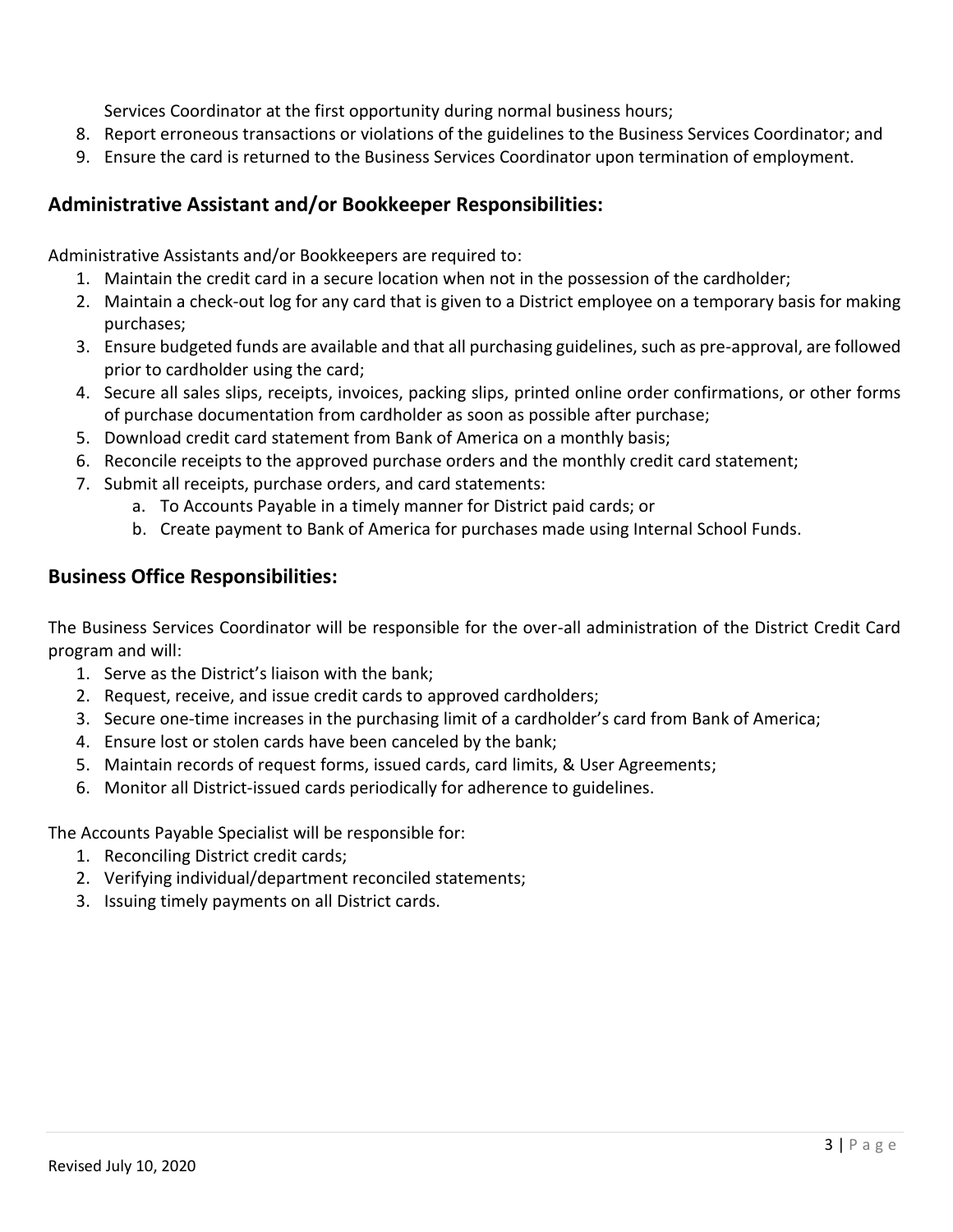

## **Oak Ridge Schools**

**OFFICE OF Business & Support Services** Telephone (865)425-9004 Fax: (865)425-9060

### **CARDHOLDER COMMERCIAL CARD AGREEMENT**

For your convenience as a \_\_\_\_\_\_\_\_\_\_\_\_\_\_\_\_\_\_\_, Oak Ridge Schools is presenting you with this ORS district credit card. It is available to you for traveling and travel-related expenses and entrusts you as a responsible agent to safeguard and protect School assets.

I, \_\_\_\_\_\_\_\_\_\_\_\_\_\_\_\_\_\_\_\_\_, hereby acknowledge receipt of an Oak Ridge Schools Bank Of America credit card, No: \_\_\_\_\_\_\_\_\_\_\_\_ (pin#  $\qquad$ ). As a cardholder. I agree to comply  $\epsilon$  (pin#  $\epsilon$ ). As a cardholder, I agree to comply with the terms and conditions of the Agreement and the ORS District Credit Card Administrative Procedure 2.800 and with ORS Purchasing Policy and Procedures.

I acknowledge receipt of this Agreement and confirm that I have read and understand the terms and conditions and understand that Oak Ridge Schools is liable to Bank of America for all Oak Ridge Schools charges.

I agree to use this card for approved purchases only and agree not to charge personal purchases or general fund expenditures to the card.

I understand that Oak Ridge Schools may terminate my right to use this card at any time for this reason. I agree to return the card to Oak Ridge Schools immediately upon request or upon termination of my relationship with the schools.

| Date: $\_\_$ |  |
|--------------|--|
|              |  |
|              |  |
| Date:        |  |
|              |  |
|              |  |